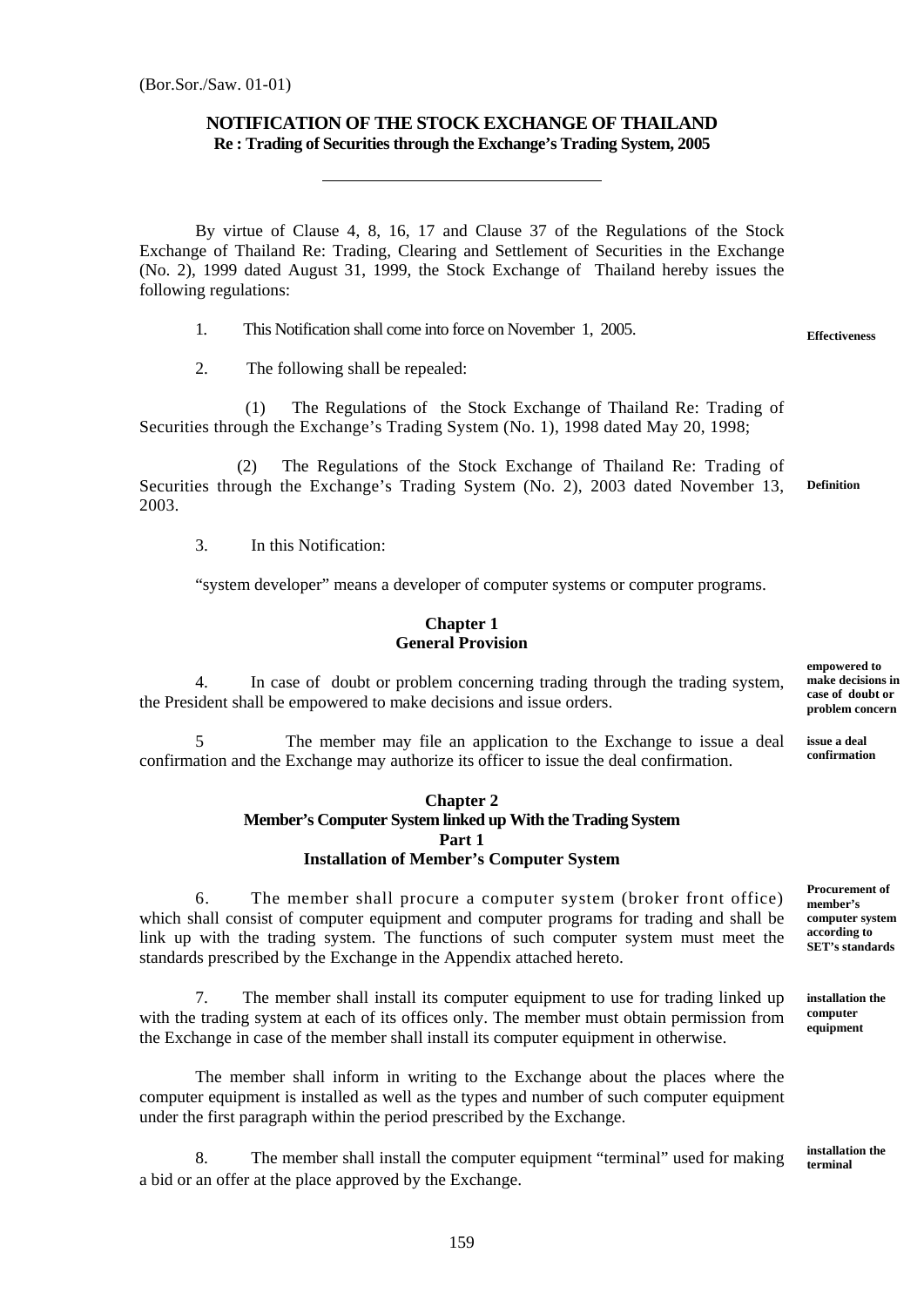9. Except in the case of using the computer program prescribed by the Exchange, the member may use the computer program in the member's computer system linked up with the trading system after the member has submitted documents or media showing details of the computer program to the Exchange and the member must obtain permission from the Exchange to using the such computer program .

**Using the computer program** 

The member must provide a certification that its computer system is operating in a manner which is not in violation of and is in accordance with the regulations of the Exchange governing trading, does not cause damage to the trading system, and has the functions that meet the standards as prescribed by the Exchange according to Clause 6.

In case that the member's computer system or computer programs for trading linked up with the trading system are developed by a system developer, the system developer must possess the qualifications under Clause 10 and the member shall arrange for the system developer or a provider examiner of computer systems or computer programs to examine and certify the functions of the computer system or computer programs under the second paragraph.

The Exchange may require the member to procure or change the examiner who examine and certify the functions of the computer system or computer programs, as it may deem appropriate.

10. The member's system developer shall possess and maintain the qualifications as follows:

**Qualifications of a system developer** 

million;

(1) having a stable financial status or a paid-up capital not less than Baht 20

(2) having experience in developing and providing services related to computer programs for not less than 2 years before the filing of application, or within a period as the Exchange deems appropriate;

(3) having the executives who are capable and honest, and have business ethics and experience in the business of computer system development;

(4) having the management system for development and service of computer programs that is recognized by the international standards or the standards recognized by the Exchange;

(5) having adequate personnel who are knowledgeable, capable and experienced in the development and the service for computer programs that are related to the trading system.

11. In case where the Exchange finds that the member's system developer cannot maintain the qualifications under Clause 10, or has incorrectly certified the functions of the member's computer system or computer programs for trading linked up with the trading system which may cause damage to the trading system, the Exchange may prohibit the member from using the computer system or computer programs of such system developer or require the member to change its system developer or to do any other act as the Exchange deems appropriate.

**Supervision of system developer**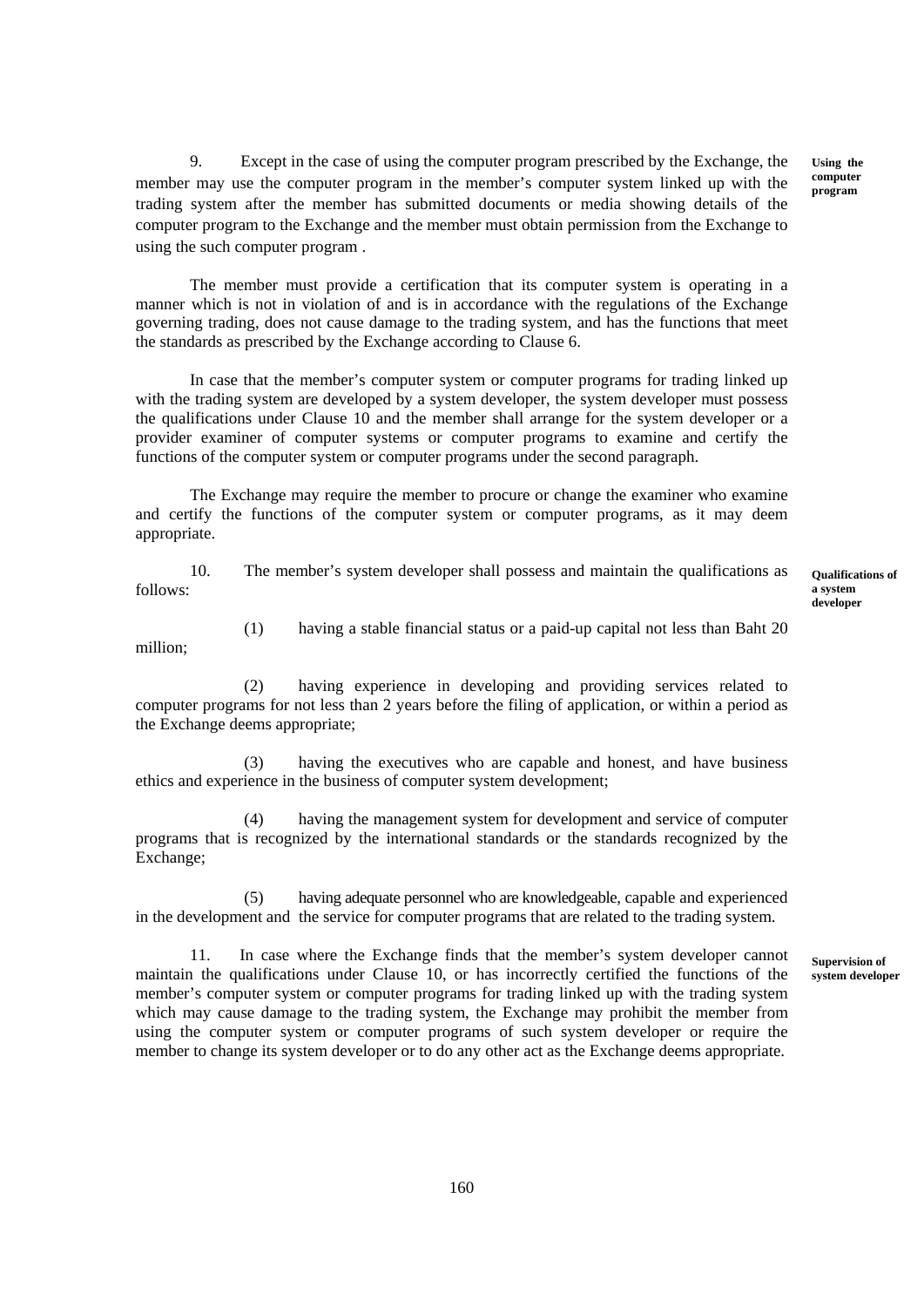12. The member shall not allow any other persons to link his computer equipment with the member's computer system linked up with the trading system so as to allow such person to directly enter bid or offer order into the member's computer system, or to bid or offer directly into the trading system, except in the case under Clause 13 or linking and enter bid or offer order in accordance with the form and conditions prescribed by the Exchange.

13. The member may allow any non-member securities company to link their computers equipment with the member's computer system linked up with the trading system so that such non-member securities company can enter bid or offer order into the member's computer system directly. The member shall procure a computer system or the member's authorized officer to enter the bid or offer order into the trading system.

The computer system used by the member to enter the bid or offer order under the first paragraph must meet the standards prescribed by the Exchange in the Appendix attached hereto.

In entering the bid or offer order into the member's computer system under the first paragraph, the member shall procure that the non-member securities company shall have its authorized officer to do the entry, and the regulations or notifications of the Exchange concerning the authorized officers shall apply *mutatis mutandis*.

The member shall proceed to have the non-member securities company agree to and comply with Clauses 7 through 9, Clauses 25 and Clauses 32 and in any case the member shall be liable to any damage incurred to the trading system caused by the non-member securities company's computer equipment and computer programs or by direct entry of bid or offer order into the member's computer systems.

#### **Part 2 Change or Modification Related to the Member's Computer System**

14. In the event that the member wishes to change or alter the computer system as prescribed below, the member must obtain permission from the Exchange and must file the application together with documents or media showing details of the computer program in the form as prescribed by the Exchange and certify that the computer program changed or adjusted is operating in a manner which is not in violation of and is in accordance with the regulations of the Exchange governing trading and does not cause damage to the trading system and has functions that meet the standards as prescribed by the Exchange according to Clause 6;

**Major change which obtain permission from the SET** 

- (1) Change of system developer;
- (2) Change of computer program technology;

(3) Change of network architecture of the member's computer system linked up with the trading system;

(4) Change of functional specification of the member's computer system linked up with the trading system:

**Prohibition any other persons to link his computer equipment with the member's computer system** 

**Linking of nonmember securities company**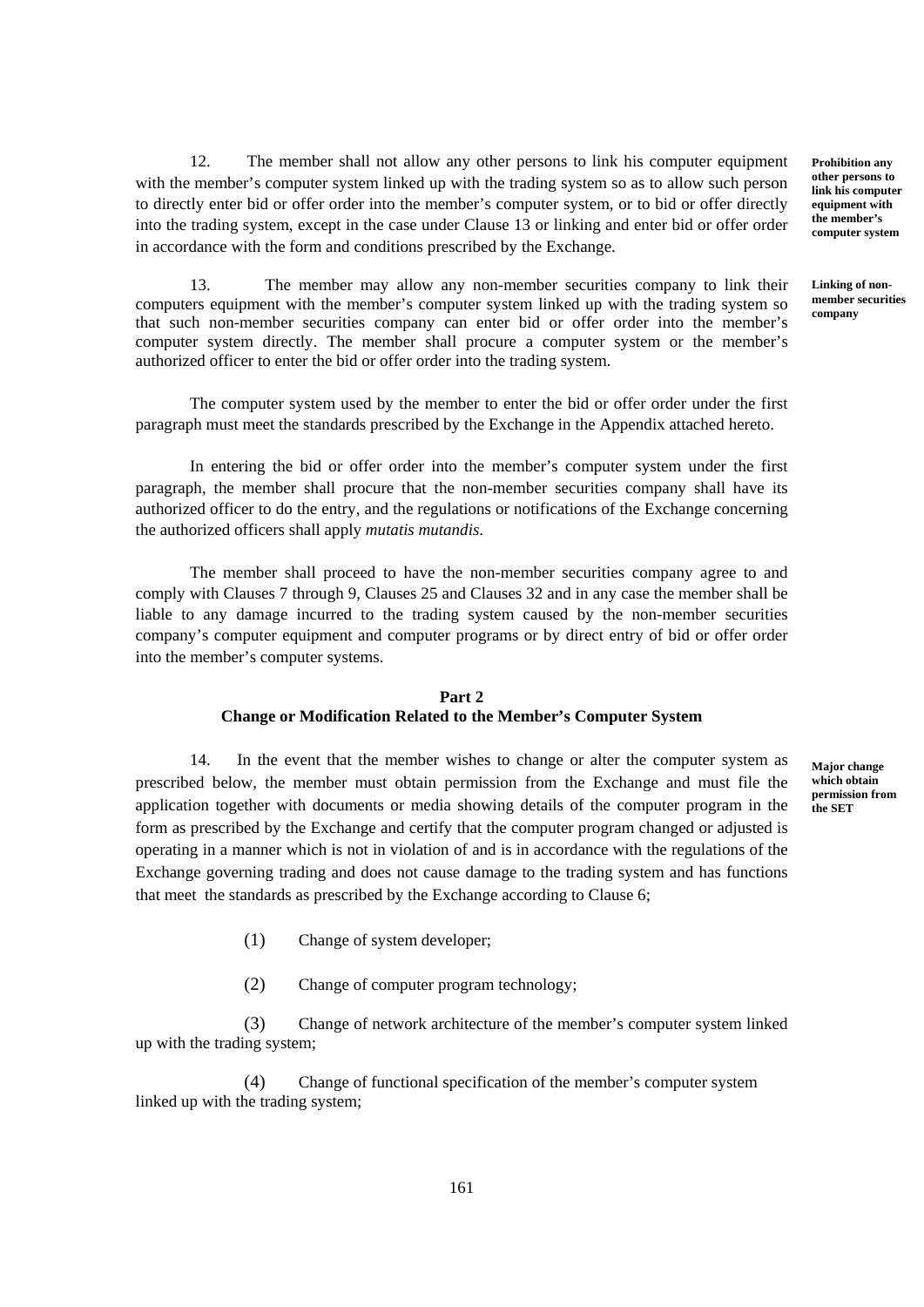(5) Change of installation site of the servers used for linking with the trading

system;

office;

(6) Other matters as prescribed by the Exchange.

Other than as stated in the first paragraph, in case that the member's computer system or computer programs for trading linked up with the trading system are developed by a system developer, The member must arrange for the system developer or a provider examination service of computer systems or computer programs to examine and certify, that such change or alteration does neither cause the computer system to operate in a manner which is in violation of and is not in accordance with the regulations of the Exchange governing trading nor result in damage to the trading system and has functions that meet the standards as prescribed by the Exchange according to Clause 6;

15 In case where the member makes any change or alter related to its computer system as prescribed below, the member shall report it to the Exchange in the form and within the time prescribed by the Exchange:

**Minor change which requires reporting to the SET** 

(1) Change of network architecture of the member's branch office;

(2) Change of functional specification of part of the member's computer system which is not related to its trading transactions;

(3) Change of location of computer system's server of the member's branch

- (4) Change or alteration of the security management;
- (5) Other matters as prescribed by the Exchange.

16. In case where a non-member securities company under Clause 13 makes any change or alteration related to its computer system according to Clause 14 or Clause 15, the member shall cause such non-member securities company to submit a report on such change or alteration to the Exchange within the time prescribed by the Exchange.

17. In case where the Exchange makes any change to the trading system, or issues or amends its regulations or any resolutions of the Board of Governors of the Exchange or Circular Letters related to the trading, the member shall test its computer system as required by the Exchange and submit a report on the results of such test to the Exchange every time. A report on the results of final test before the commencement of operation of the computer system must be certified by an authorized person as the member has notified the Exchange.

18. In case where the member assigns the system developer to make any change or alteration to its computer system linked up with the trading system, the member shall have measures to strictly control and oversee the implementation thereof in order to prevent any damage that may be caused to the trading system.

**Change or addition by non-member securities company** 

**Participation in test of system upon change of system or regulations of the SET** 

**Measures for controlling system developer**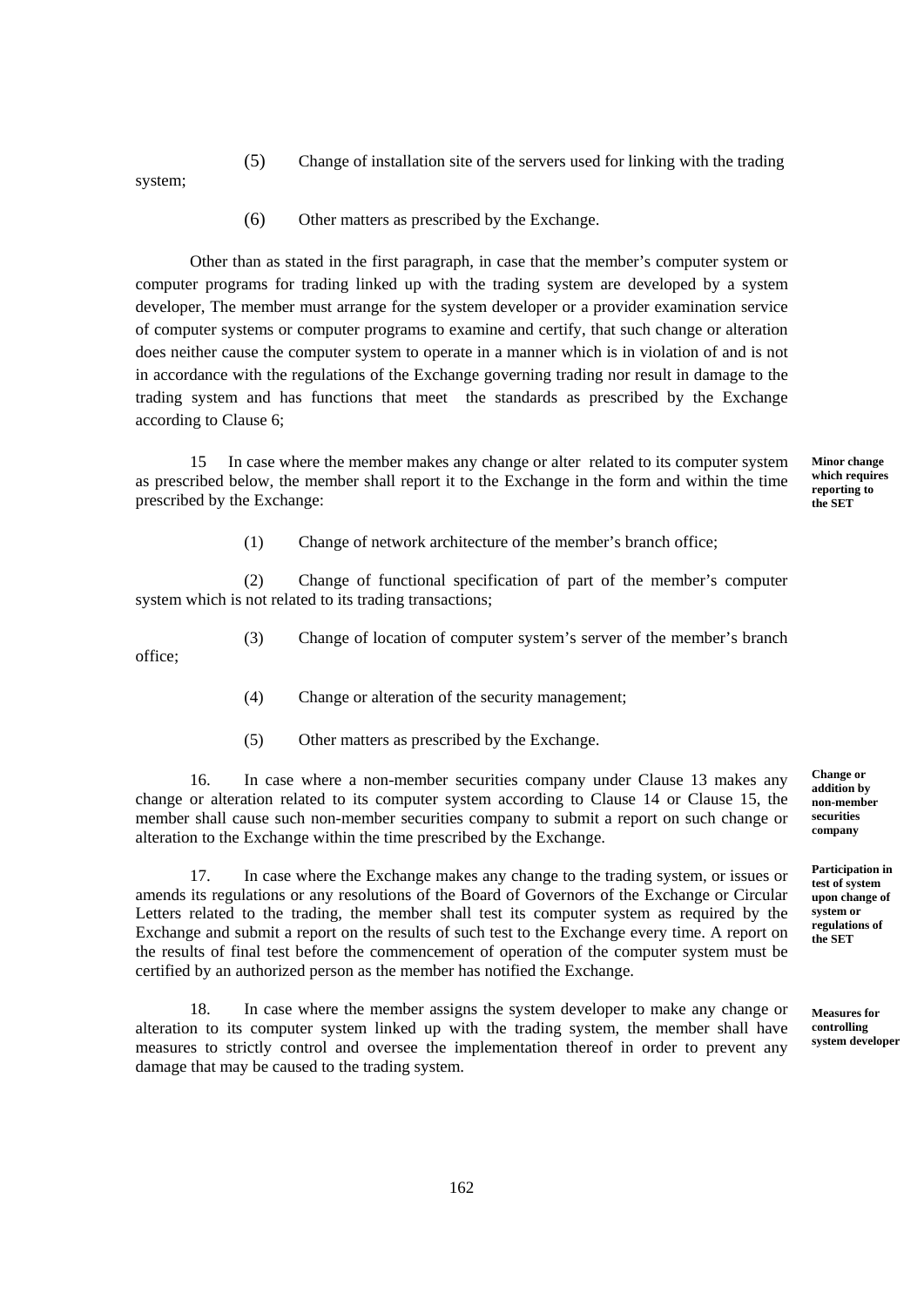#### **Part 3**

#### **Criteria for Preparation for Use of the Member's Computer System**

19. The member must have the security management and control which meets the standards prescribed by the Exchange in the Appendix attached hereto as follows:

(1) Having security system in the installation site of the member's computer equipment for trading linked up with the trading system and the terminal of authorized officer (Physical Security);

(2) Having network security measure to prevent unauthorized person from entering into the system and being able to acquire or change data from the trading (Network Security);

(3) Having authentication measure to confirm that the customer is using the system by himself as well as availability of customer privacy protection (User Authentication and Privacy); and

(4) Having the information security standard;

The member must provide a certification every two years that its computer system is operating in a manner which is not in violation of and is in accordance with the regulations of the Exchange governing trading, does not cause damage to the trading system, and has the functions that meet the standards as prescribed by the Exchange according to Clause 6.

In case that the member's computer system or computer programs for trading linked up with the trading system are developed by a system developer, the member must arrange for the system developer or a provider examination service of computer systems or computer programs to examine and certify the functions of the computer system or computer programs under the first paragraph every two years.

 The Exchange may require the member to procure or change the examiner who examine and certify the functions of the computer system or computer programs, as it may deem appropriate.

21. The member must have in place the backup plan and backup system for its computer system linked up with the trading system, which must be capable of immediate implementation for the case where the member's computer system that is linked with the trading system is malfunctioning.

The member must report details of the backup plan and backup system for its computer system under the first paragraph to the Exchange within the time prescribed by the Exchange, and arrange a test of such backup system at least once a year.

22. The member must be prepared for and participate in a test of the backup trading system and the use of the backup computer system which the Exchange provides for the member in case that the member's backup system is malfunctioning. The member shall participate in such test as required by the Exchange.

**Criteria for Preparation of the Member's Computer System** 

**Member's backup plan and backup system Computer System** 

**security management**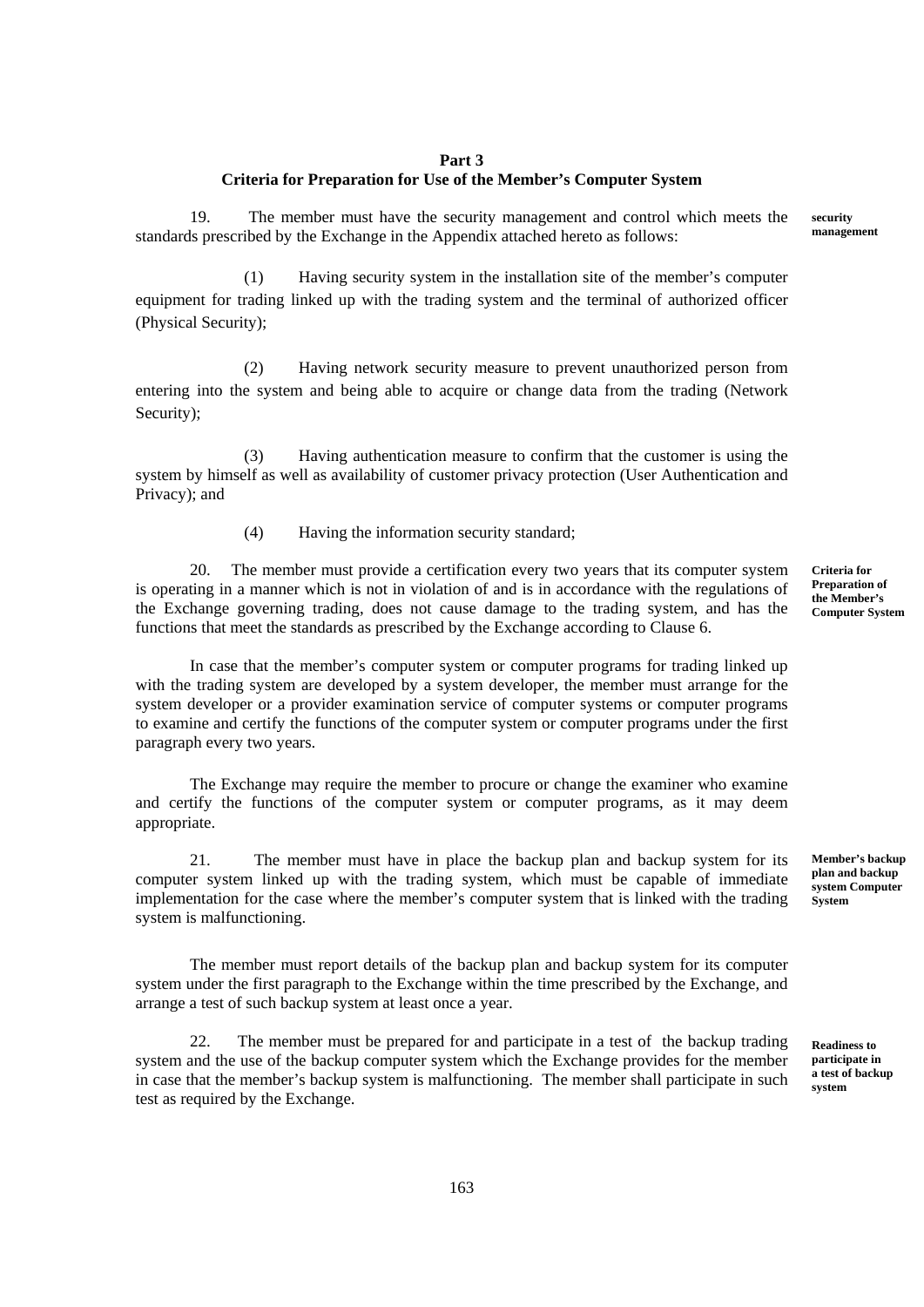23. The member must have in place a environment test system for testing the functions of its computer system linked up with the trading system as if it were the member's computer system.

24. The member shall have sufficient personnel in charge of overseeing its computer system linked up with the trading system in order to coordinate with the Exchange during and outside the business hours.

25. The member must store data related to the recording of trading orders by the customers according to the standards of the Exchange in the Appendix attached hereto, and to deliver such data to the Exchange in case of its request.

#### **Chapter 3 Data from the Trading System**

26. The member shall not provide or distribute data received from the trading system to its customers or other persons by any means, except the disclosure of data under Clause 27 or data as permitted by the Exchange under Clause 28 or the disclosure of data to any other persons as permitted by the Exchange.

27. The following data from the trading system shall be disclosed to customers present at the member's office by the member during the business hours:

 (1) names of the securities, spread and the lowest and highest prices of all securities capable to be traded during such trading day;

 (2) the highest bid, the lowest offer and the latest traded price of all securities at the time;

 (3) the highest and lowest price traded as well as the first price traded of all securities during such trading day;

 (4) the latest price traded in the preceding business day and, the change of latest trading price of all securities at that moment compared to the latest trading price of such securities in the preceding business day;

 (5) volume, price and number of transactions of each security at that moment;

 (6) number of securities traded at the highest bid and two price next to such price as well as at the lowest offer price and two prices next to such price of all securities at that moment;

(7) prices forecast by the trading system to be or as the opening prices;

 (8) the Exchange's index and the changes of such index compared to the index of the preceding business day;

 (9) the letters according to the regulations of the Exchange such as NP, NR, H, SP, XR and XD; and

(10) information which the Exchange informs members through the trading system.

**Prohibition from providing or distributing data from trading** 

**system** 

**Procurement of test environment** 

**Personnel in charge of overseeing member's computer system** 

**Storing data**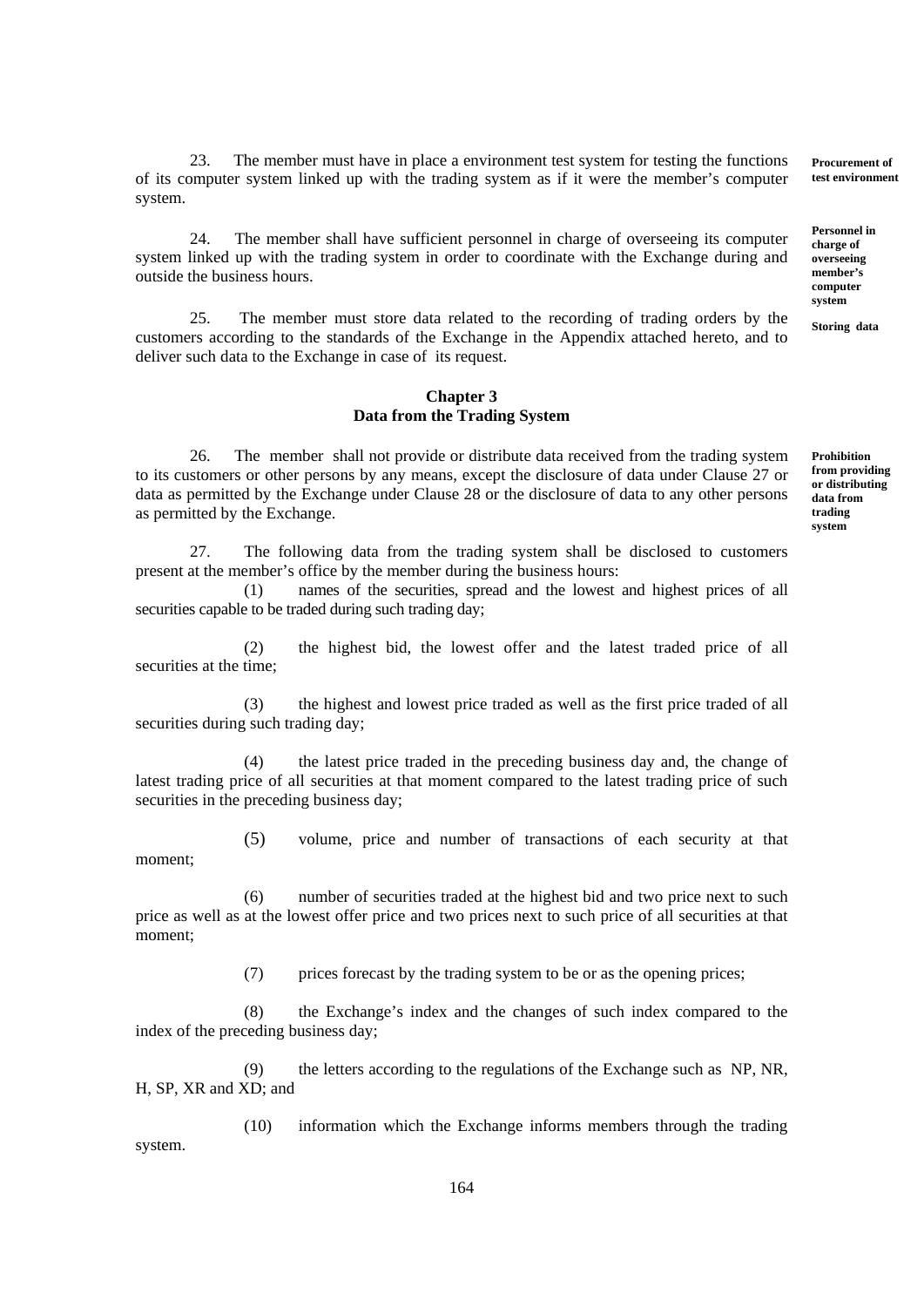The member may provide the following data from the trading system to each customer present at the member's offices during their business hours:

- (1) bid or offer order's status of such customer; and
- (2) buy or sell price consummated according to bid or offer order of such

customer.

28. The member may allow a customer to link its computer equipment with the member's computer system linked up with the trading system so that the customer can retrieve trading data from the trading system but not being able to transmit a trading order outside the member's office, provided that the member must obtain permission from the Exchange and comply with the standards as prescribed by the Exchange in the Appendix attached hereto and must arrange for a certification of the functions of its computer system according to Clause 9.

In case where the member makes any change or alteration to its computer system which the customer is allowed to have its computer equipment linked up with according to the first paragraph, the member shall submit a report on such change or alteration to the Exchange within the time prescribed by the Exchange.

29. The Exchange may order the member to suspend the provision or distribution of data derived from the trading system to its customer or other persons. The member shall do so immediately upon being notified by the Exchange.

### **Chapter 4 Authorized Officer**

 30. The authorized officer shall specify his personal code prescribed by the Exchange for use the trading through the trading system. **authorized officer code** 

31. The member and its authorized officers shall not inform or disclose the personal code to other persons. In case of doubt or any person accesses to the personal code of the authorized officer, such authorized officer shall cancel and change their personal codes to the Exchange immediately.

#### **Chapter 5 Supervision**

32. In order to supervise the use of the member's computer system to ensure compliance with the standards prescribed by the Exchange according to Clause 6 and to prevent any damage to the trading system, the Exchange may take action as follows: **Supervision** 

(1) Inspect the computer equipment and computer programs for trading linked up with trading system;

(2) Order the member to change or alter the computer equipment and computer programs for trading linked up with trading system ; and

(3) To prohibited the member for using all or any part of the computer equipment or computer programs for trading linked up with the trading system within the period of time as the Exchange considers appropriate;

(4) To prohibit the member from increasing number of its customers.

**Permitting customer to retrieve trading data outside member's office** 

**suspending the provision or distribution of data** 

**Prohibition to disclose the** 

**authorized officer code** 

165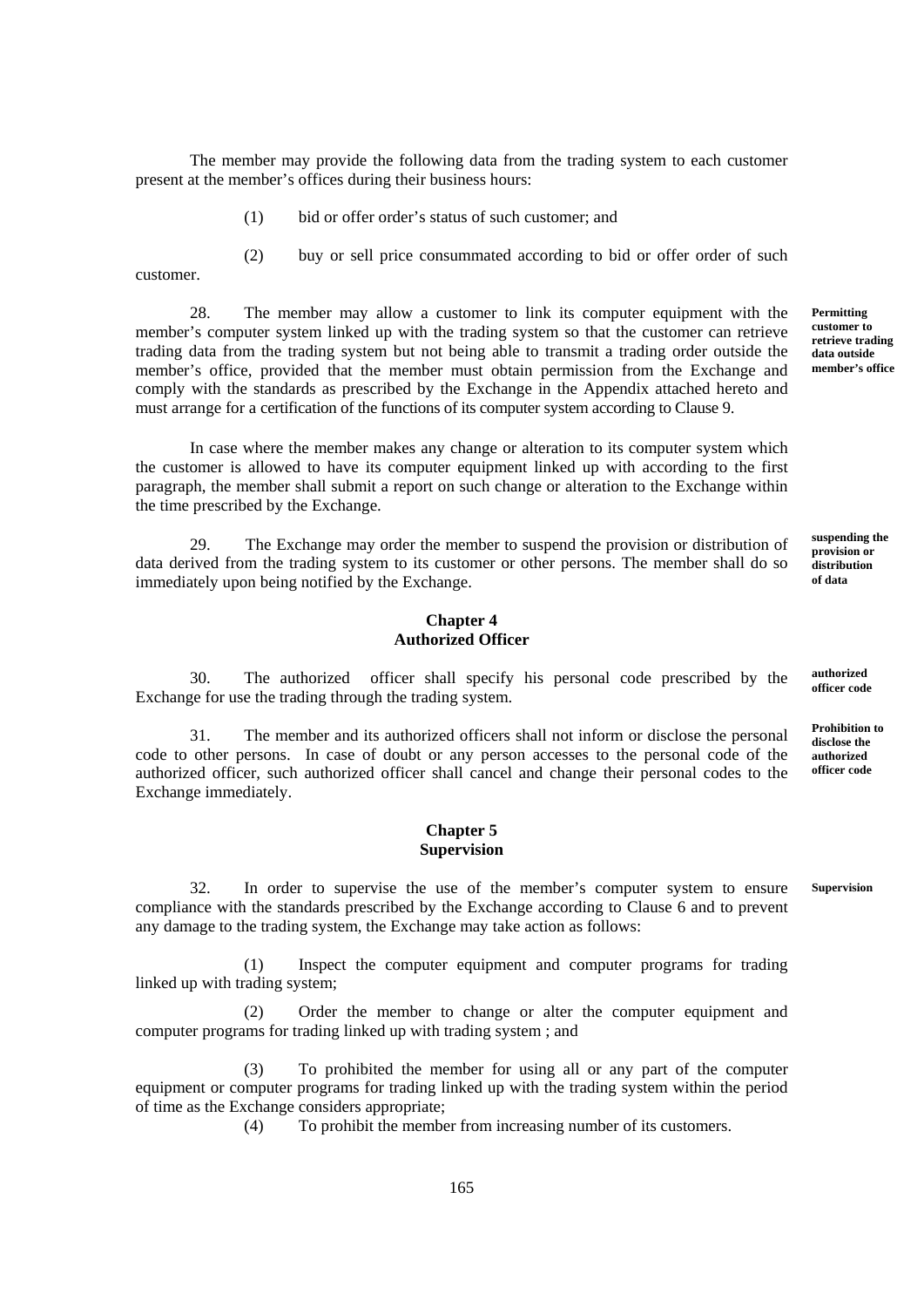#### **Chapter 6 Transitional Provisions**

33. The member whose computer system for trading linked up with the trading system prior to the coming into force of this Notification shall proceed as follows: **Transitional provisions**

(1) The member shall provide a certification that its computer system is operating in a manner which is not in violation of and is in accordance with the regulations of the Exchange governing trading, does not cause damage to the trading system, and has the functions that meet the standards as prescribed by the Exchange according to Clause 6 within the time prescribed by the Exchange.

(2) In case that the member has used the computer system or computer programs for trading linked up with the trading system and developed by the system developer before the date of coming into force of this Notification, the member must arrange for the system developer or a provider of a service for inspection of the computer systems or computer programs, to audit and certify the functions of the computer system or computer programs under (1) within the time prescribed by the Exchange.

Notified on this  $20<sup>th</sup>$  day of October 2005.

(Signed Kittirat Na-Ranong)

 (Mr. Kittirat Na-Ranong) President

Rationale of the Notification: The Exchange deems it appropriate to revise the rules relating to the use of computer system and computer programs for trading linked up with the trading system, the prescription of standards of operation and security precaution of the member's computer system linked up with the trading system, the criteria on the preparation and the use of data from the trading system, as well as the supervision of the use of the member's computer system in order to create confidence in the trading system. Therefore, it is expedient to issue this Notification.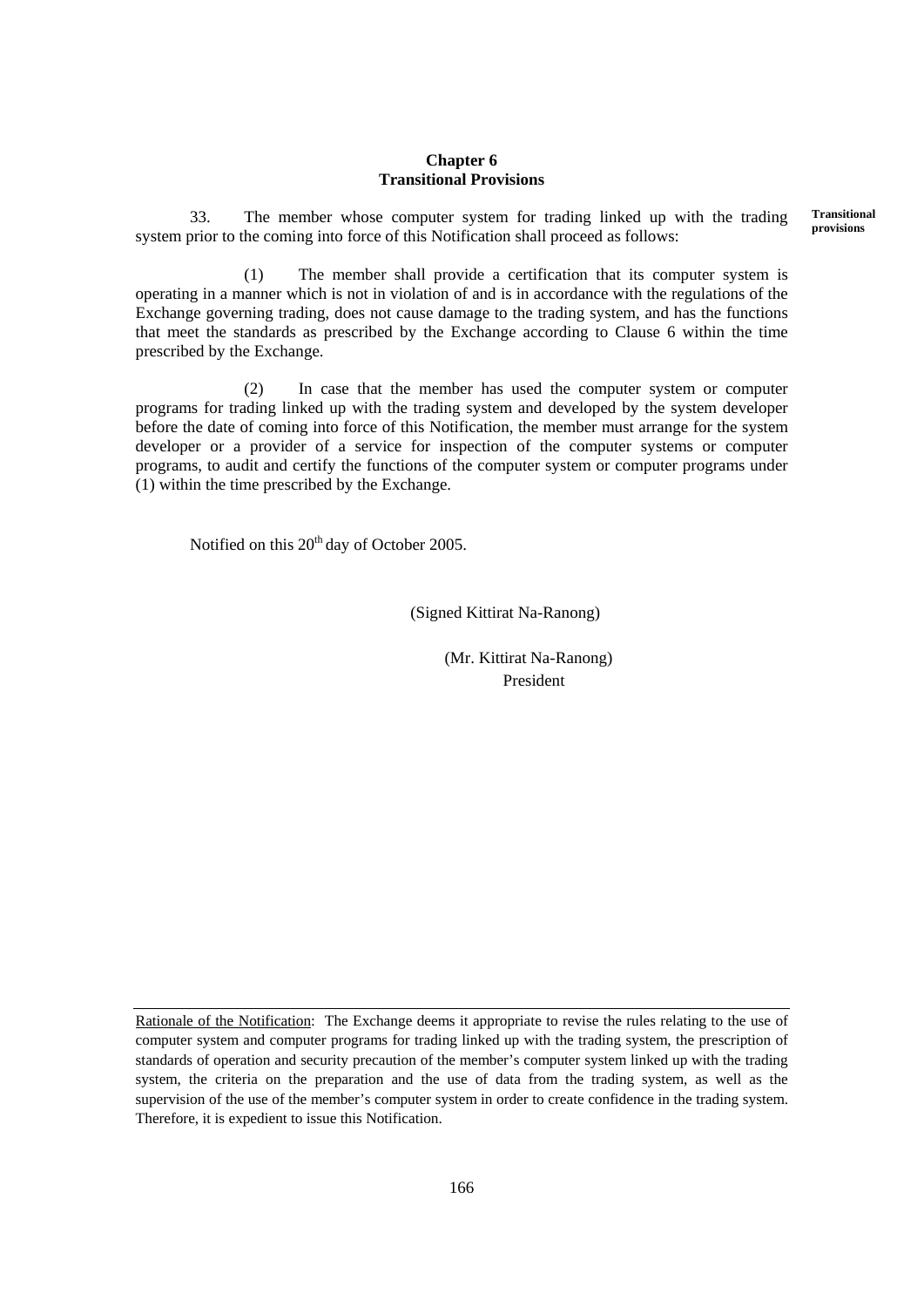# **Computer Standards for Member's Computer System (broker front office) linked up with the Trading System**

 The Exchange is aware that member's computer system linked up with the trading system may affect security of the trading system. Therefore, the Exchange has established relevant standards for compliance by the members as follows:

 I. Computer Configuration Standards for Member's Computer System (broker front office) linked up with the Trading System

• Composition of member's computer system (broker front office) linked up with the trading System

Composition of the trading of securities of non-member securities

company

-

- Security Management
	- Physical Security
	- Network Security
	- User Authentication and Privacy
	- Information security standard

II. Order Screening System<sup>2</sup>

 Order which intervenes the queue of and conceals another person's order Pursuant to the following details;

## **I. Computer Standards for Member's Computer System (broker front office) linked up With the Trading System**

## **Composition of member's computer system (broker front office) linked up with the trading system**

1. Having broker front office which performs the function of linking with the Exchange's trading system.

2. The security systems must be standard systems.

3. There must be a system for screening improper trading orders as prescribed by the Exchange.

## **Composition of the trading of securities of non-member securities company**

<sup>1</sup> By virtue of clause 6 of the Notification of the Stock Exchange of Thailand Re: Trading of Securities through the Exchange's Trading System, 2005.

<sup>2</sup> The essence material of Order Screening System are following the Standards of the Trading of Securities Through Internet which is notified on March 22, 2005.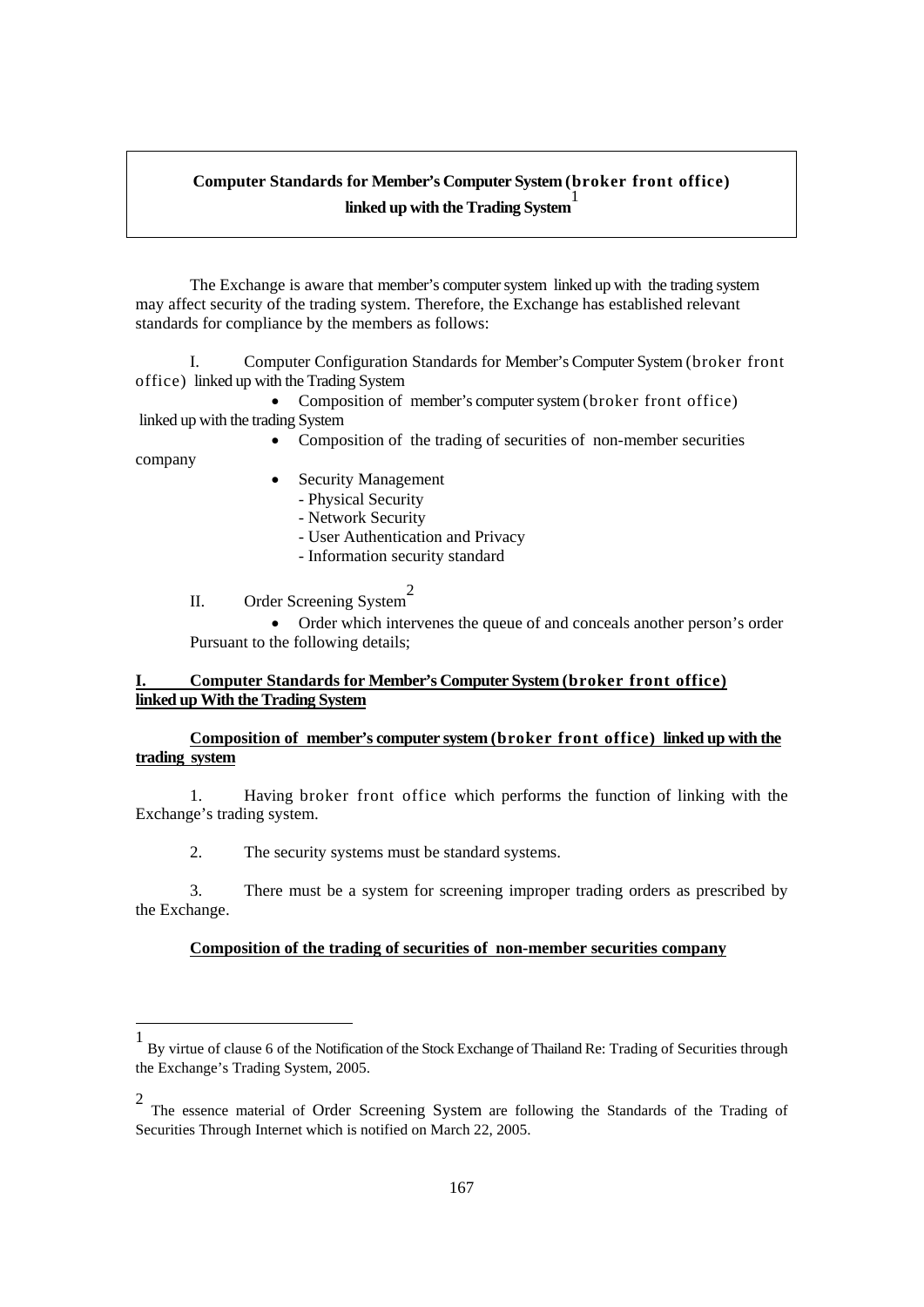1. System or Module of non-member securities company to enter the bid or offer order should be specially allocated and separated from the member's authorized officer to enter the bid or offer order.

2. Non-member securities company must have a separate computer system for linking a member's computer system.

3. The security systems of non-member securities company must be standard systems equally member's security systems.

### Sample of System Connection

Figures 1 is samples of the system connection configuration for member's computer system (broker front office) linked up with the trading system, whereas

- Broker Front-Office means a computer system which performs the function of linking with the Exchange's trading system;
- Application Server means member's computer system for providing trading information data, entering the bid or offer order;
- Sub Broker Front-Office means a computer system which performs the function of linking system between member with non-member securities company.



Figure 1: Sample of linking of computer system (broker front office) linked up with the trading system,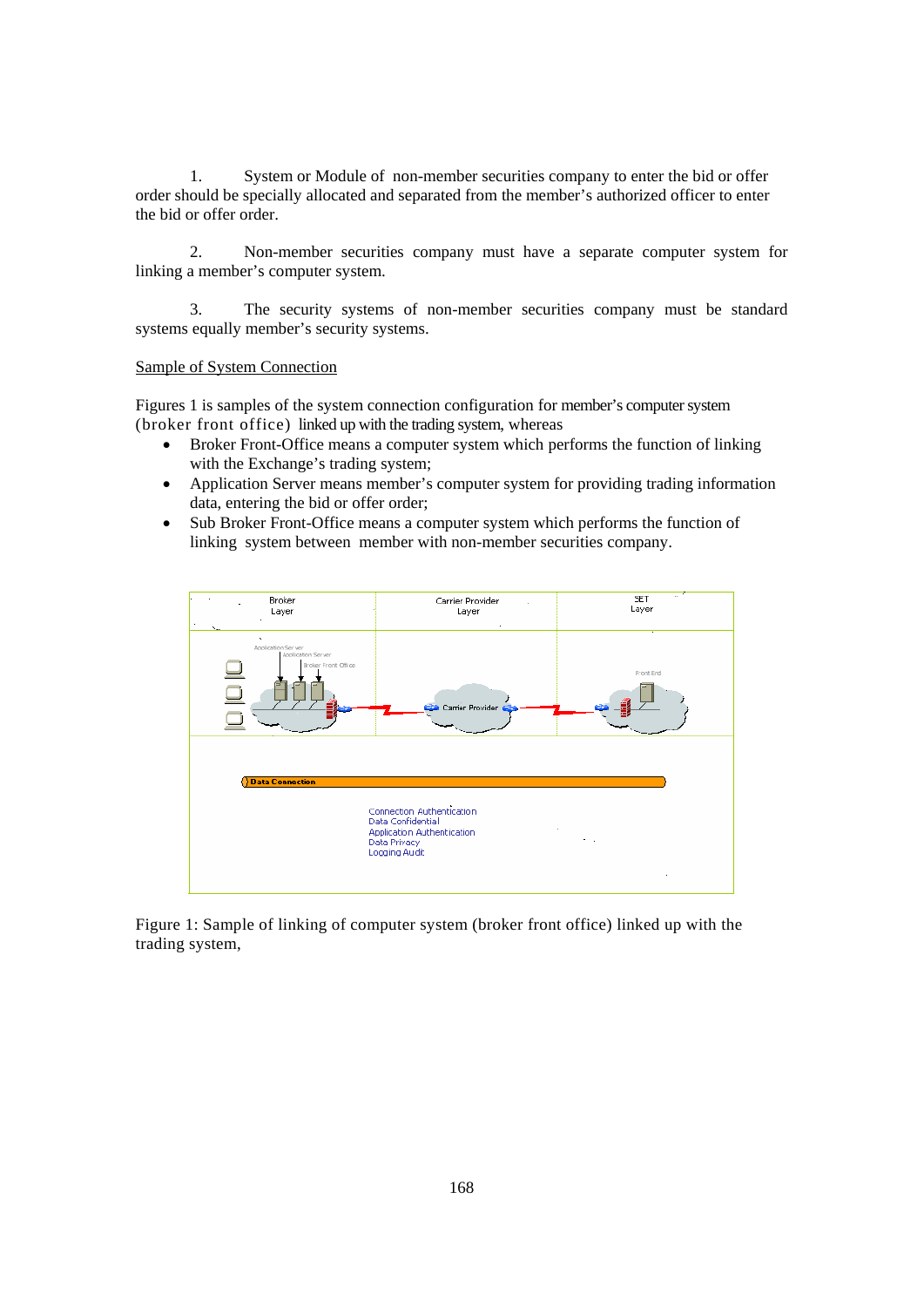

Figure 2: Sample of linking of the trading of securities of non-member securities company

**Security Management** The management and control of security systems and computer system according to standards to ensure the availability of proper standards of security precaution in the performance of works in general, including any extra measures implemented for security precaution, which shall cover confidentiality integrity and availability such as user administration and security alert etc. The standard systems include:

- Physical Security A security system available in the installation site of equipment used in the provision of service.
	- o A computer room should be specially allocated and separated.
	- o A computer room should be installed with a standard security system; for example, the access to/exit from a computer room shall require the use of access control card and be monitored by an officer throughout 24 hours.
	- o All accesses to/exits from a computer room and reasons for the accesses shall be recorded
	- o Trader's computer must specially allocated and separated from client service area.
- Network Security A system that prevents unauthorized persons from accessing to the network system and causing damage such as the hacking or change of data or disruption of the system, etc. to allow them to have access to or change data from the trading transactions.
	- o Record of usages and event logs of various network equipment shall be maintained for at least 1 month for the purpose of examination or resolution of problems, and should be immediately available for examination upon request by the Exchange.
	- o The types of services of all kinds of security and network equipment that are linked in the network must be prescribed according to actual usage.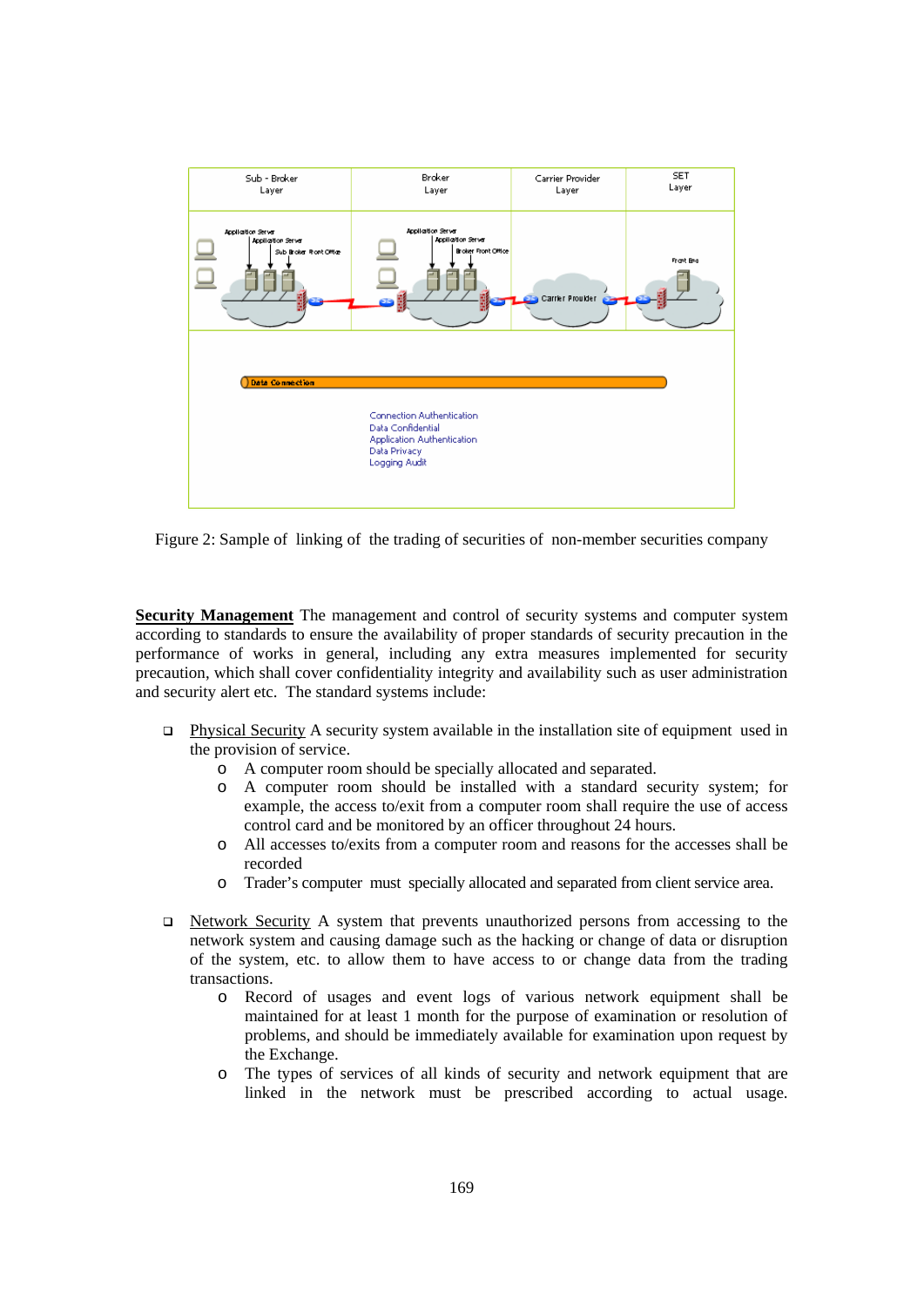#### Suggestion

- o Basic security precaution tool such as Firewall, etc. should be available between member's computer equipment linked up with the trading system of the Exchange
- o Service level of various network equipment should be prescribed, such as the readiness for use, servicing or replacement schedule, etc.
- □ User Authentication and Privacy The authentication of system users to ensure that they are the actual authorized users and not the false ones, including the protection to ensure that only personal data can be retrieved and recorded and that no person other than the owner will be allowed to have access to such data.
	- o System Security
		- Before accessing to the Server, all users must be authenticated to ensure that they are the actual authorized users and not the false ones. Any authentication measures or technologies may be implemented such as the identification of user and password. The password shall meet the minimum recommendations as follows:
			- Each password should consist of at least 8 characters and include letters, special and numeric characters.
			- There should be a policy on change of password at every appropriate interval such as every 3 months.
			- Password should not be displayed in a form of clear text.
			- Software or technique that allows any computer equipment or device related to the trading system to record a password for its automatic retrieval in the future should not be used.
		- In case of failure of login attempt for more than 5 times consecutively, the login of such account should be locked.
	- o Application Security
		- Before the member authorized officer access to the trading system, they must be authenticated to ensure that they are the actual authorized persons and not the false ones. Any authentication measures or technologies may be implemented such as the identification of user and password. The password shall meet the minimum recommendations as follows:
			- Each password should consist of at least 6 characters
			- Password should not be displayed in a form of clear text.
			- Software or technique that allows any computer equipment or device related to the trading system to record a password for its automatic retrieval in the future should not be used.
			- The process of allocation and delivery of username and password to clients must be adequately secured.
		- In case of failure of login attempt for more than 5 times consecutively, the login of such account should be locked.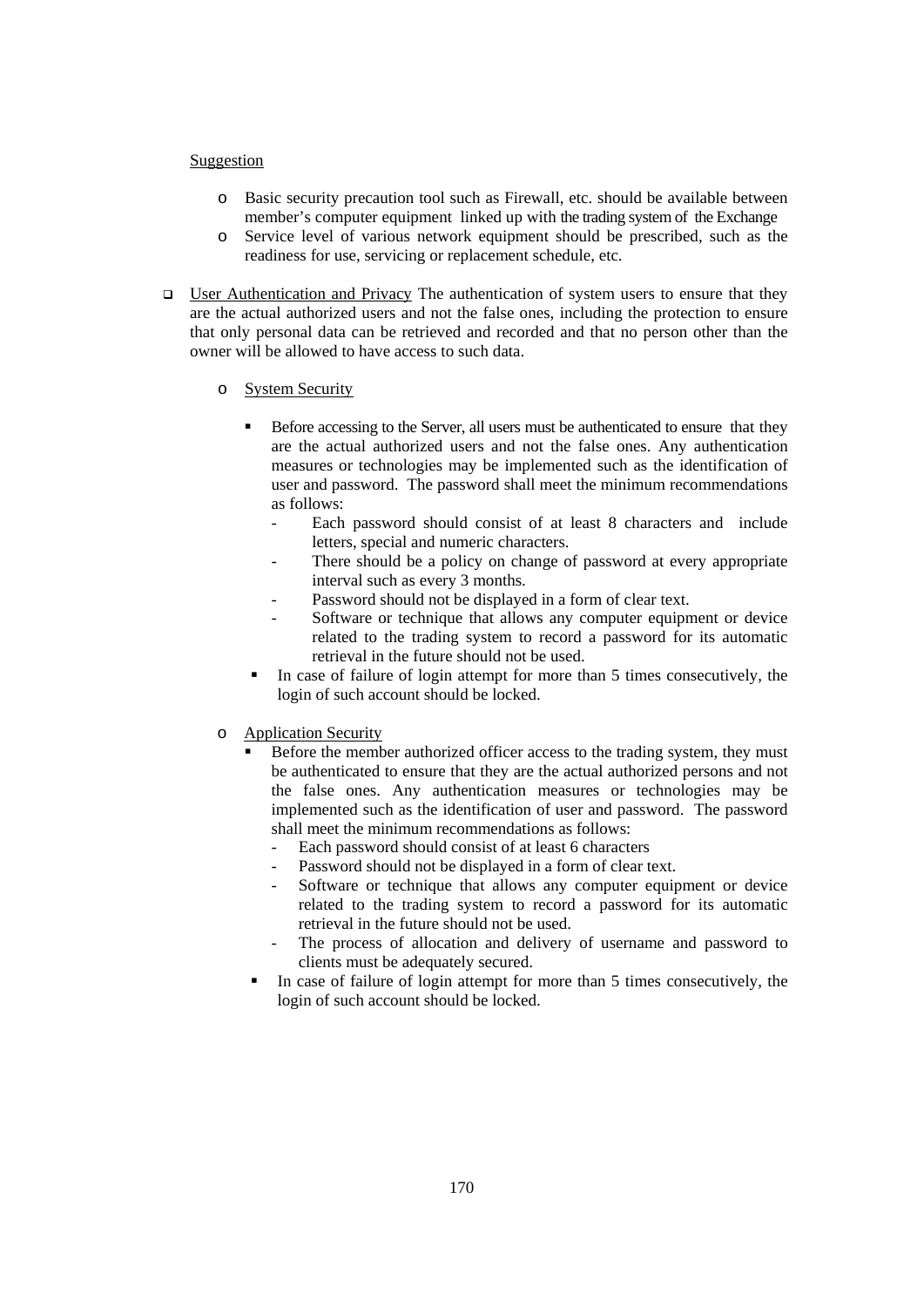## **Suggestion**

- **Password should comprise letters (Thai English), special and numeric characters**
- **Password should complicate and hard to guess such as** 
	- Password should not find out in the dictionary
	- **Password should not be easy to guess i.e 12345678, OWERTY, @#\$%^&\*(**
- The time-out should be set at no longer than 60 minutes to prompt an automatic logout after idle time.

## □ Information Security Standard

- o System Security
	- Storage of password data server shall require encryption.
	- All Servers shall have only necessary services for the trading system transactions.
	- Record of usages and event logs of all Servers, such as user logins, use of Web Server, use of database, should be maintained for the purpose of examination for at least 1 month, and should be immediately available for examination upon request by the Exchange.
- o Application Security
	- Storage of password data shall require encryption.
	- Order log of the application must be maintained for examination for at least 2 years. The log shall include details of the orders i.e. office of the member (such as member's office, member's branch Terminal ID, IP Address, date, time, Client ID, Designated Trader ID, trading information. Such log should be immediately available for inspection upon request by the Exchange.

## **\*II. Order Screening System**

 According to the requirements of the Exchange, a member's computer that is connected to the trading system must be equipped with an Order Screening System to screen some types of improper orders, for which the forms can be predefined. **However, for the recording of orders to avoid detection by the Order Screening System, and for some types of improper orders which the Order Screening System cannot detect, the Exchange will monitor trading transactions, executed by customers, by taking into account the trading behavior, intent, and prevailing market conditions, according to normal procedures.**

 The types of improper trading orders for which a screening system is implemented are as follows:

- 1. Orders which intervene the queue and conceal another person's order; and
- 2. Orders which unduly influence the price.

## **1. Orders which intervene the queue of and conceals another person's order**

This refers to the transmission of a bid or offer at a price substantially higher or lower than the projected price, which cannot be matched, or the transmission of a bid or offer which is not intended to give rise to trading at such price, irrespective of whether such order is cancelled later or not, with the intent to intervene the queue or conceal another person's order. An order of this type is as described below.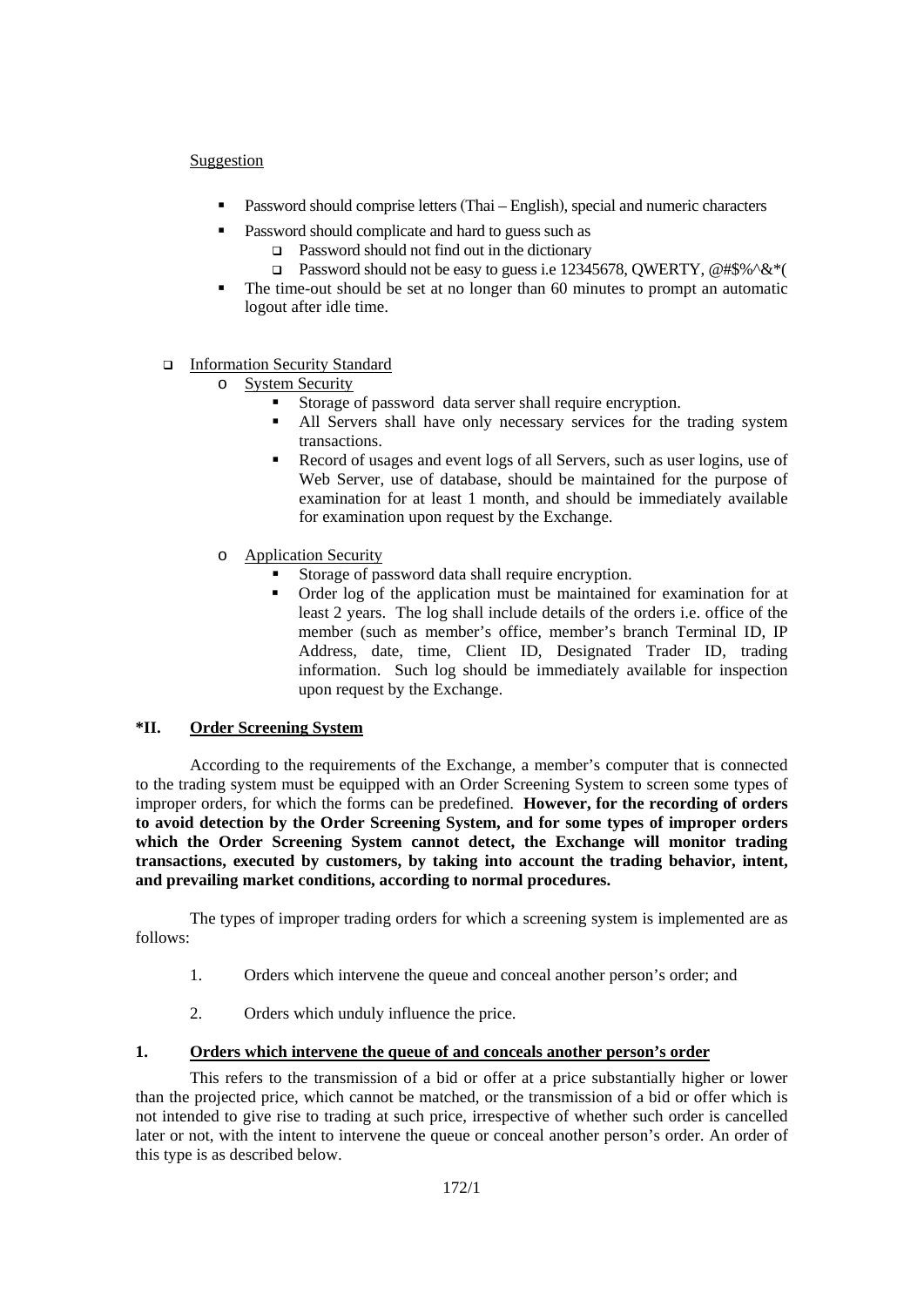|              | <b>Type of Securities</b>                                                                                                                                                                                                                                                                                        | <b>Examination Period</b>                    | <b>Examination Criteria</b>                                                                                                                                                                                                                                                                                                                                                                                                                                                                                                                                                                                                                                                                                                                                                                  |
|--------------|------------------------------------------------------------------------------------------------------------------------------------------------------------------------------------------------------------------------------------------------------------------------------------------------------------------|----------------------------------------------|----------------------------------------------------------------------------------------------------------------------------------------------------------------------------------------------------------------------------------------------------------------------------------------------------------------------------------------------------------------------------------------------------------------------------------------------------------------------------------------------------------------------------------------------------------------------------------------------------------------------------------------------------------------------------------------------------------------------------------------------------------------------------------------------|
| $\mathbf{1}$ | Securities traded on<br>the main board, in<br>the case of the first<br>trading day (IPO), or<br>in other cases where<br>there are no ceiling<br>and floor.                                                                                                                                                       | Pre-opening and pre-<br>closing sessions.    | The trading system will not accept<br>orders transmitted at the prices which<br>are 50% higher than or 50% lower than<br>the following prices:<br>the projected opening price or the<br>1.<br>projected closing price;<br>2.<br>if there is no projected opening<br>price or projected closing price<br>during such time, the last sale<br>price shall be used;<br>3.<br>if there is no last sale price:<br>the IPO price shall be used in<br>the case of securities on the<br>first trading day,<br>the system will not make an<br>examination in other cases<br>where there is no ceiling and<br>$floor1$ .                                                                                                                                                                                |
| 2            | Securities traded on<br>the foreign board and<br>having characteristics<br>as follows:<br>- Being<br>the<br>first<br>trading day (IPO) of<br>such securities on the<br>main board.<br>- Other cases where<br>such securities that<br>are traded on the<br>main board have no<br>ceiling and floor <sup>1</sup> . | Pre-opening<br>and pre-<br>closing sessions. | The trading system will not accept<br>orders transmitted at prices which are<br>50% higher or 50% lower than the<br>following prices:<br>the projected opening price or the<br>1.<br>projected closing price;<br>if there is no projected opening<br>2.<br>price or projected closing price<br>during such time, the last sale<br>price shall be used;<br>if there is no last sale price during<br>3.<br>such time, the last sale price of<br>such securities on the main board<br>shall be used;<br>4.<br>if there is no last sale price of such<br>securities on the main board:<br>the IPO price shall be used in<br>the case of securities on the first<br>trading day,<br>the system will not make an<br>٠<br>examination in other cases<br>where there is no ceiling and<br>$floor1$ . |

**Remarks:** The last sale price means the last executed price on a day on which orders are recorded, excluding the closing price on the previous business day (previous closing price).

1

<sup>1</sup> For example, securities that are traded on the first day after a period of more than 1 year from the SP, or securities that are subject to capital decrease by means of reduction in number of shares, etc.